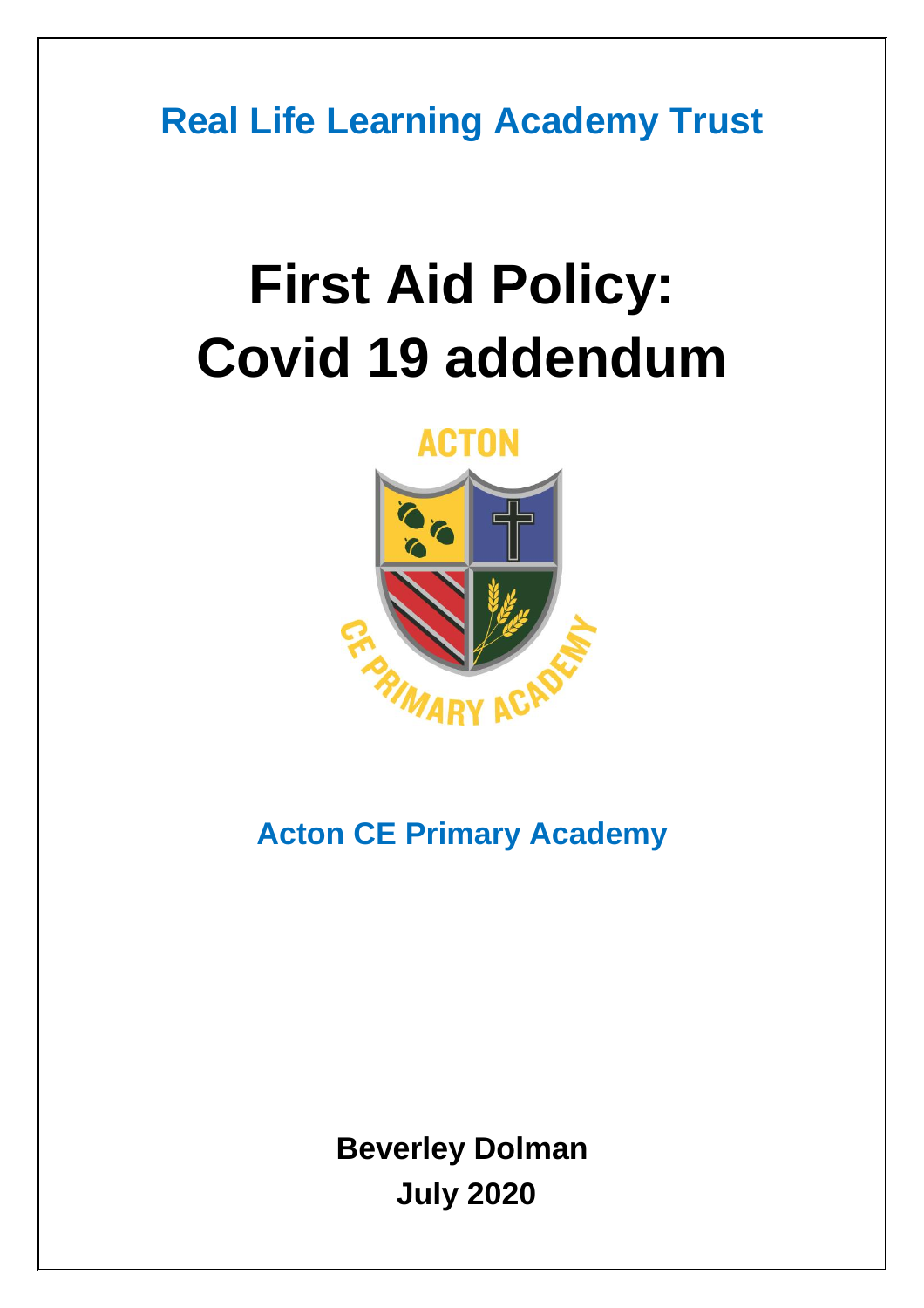#### **1. Scope**

This addendum highlights the variances to the existent First Aid Policy whilst a range of measures remain in place within the Trust from September 2020 due to Covid 19. However, the general principles of the First Aid Policy remain in place.

Acton CE Academy will continue to ensure that appropriate first aid measures are available for our children, staff and visitors who attend any of our sites. This means there will be staff who hold the relevant First Aid qualifications to attend to any medical incidents that may occur and that there are sufficient medical supplies available (including PPE) for them to administer the relevant response required. All accidents will continue to be logged onto our PRIME system.

## **2. Symptoms and Transmission of Covid 19**

The symptoms of Covid 19 are:

- Recent onset of a new continuous cough
- High temperature
- Loss of taste or smell

#### **No child or member of staff should attend Acton if they present with any of the above symptoms.**

COVID-19 is most likely to be transmitted when there is close contact (within 2 metres or less) with an infected person. The risk increases the longer someone has close contact with an infected person. Respiratory secretions (droplets) containing the virus are considered to be the most important means of transmission; generally, through coughing or sneezing. Infection can be spread by touching a surface, person or object which hosts the droplets and then touching your face, particularly, eyes, mouth and nose.

#### **3. What happens if there is a confirmed case of Coronavirus in school?**

When a child, young person or staff member develops symptoms compatible with coronavirus (COVID-19), they will be sent home and asked to book to have a test to see if they have COVID-19.

Tests can be booked by visiting NHS.UK or by contacting NHS 119 by telephone.

Up until the results of the test are known the child or adult presenting with symptoms should self-isolate for 7 days. Their fellow household members should self-isolate for 14 days. Where the child or staff member tests negative they can return to school and other household members can end their self-isolation.

Where the child or staff member tests positive, the rest of their class will be sent home and advised to self-isolate for 14 days. The other household members of children or staff from that class do not need to self-isolate unless the child or staff member they live with develops symptoms.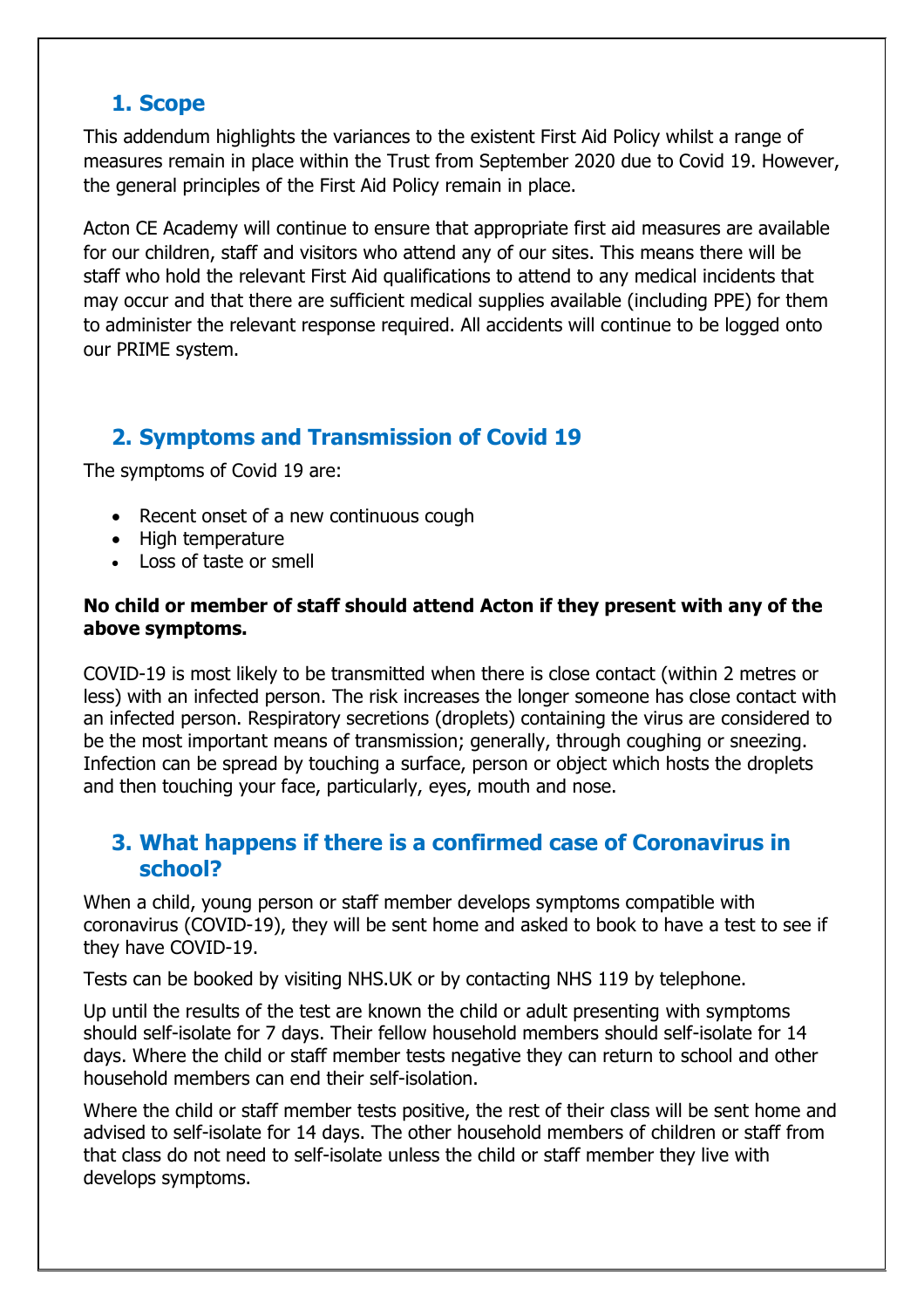

### **5. Dealing with any medical concerns**

Any first aiders who are unable to maintain social distancing measure of 2m when attending a first aid incident should follow Government guidelines on usage of PPE: When on duty they should ensure that they have immediate access to the minimum PPE – face mask, disposable gloves and plastic apron. Please see guidance on Donning and Doffing PPE:

[https://www.hps.scot.nhs.uk/web-resources-container/covid-19-the-correct-order-for-donning-doffing-and](https://www.hps.scot.nhs.uk/web-resources-container/covid-19-the-correct-order-for-donning-doffing-and-disposal-of-personal-protective-equipment-ppe-for-healthcare-workers-hcws-in-a-primary-care-setting/)[disposal-of-personal-protective-equipment-ppe-for-healthcare-workers-hcws-in-a-primary-care-setting/](https://www.hps.scot.nhs.uk/web-resources-container/covid-19-the-correct-order-for-donning-doffing-and-disposal-of-personal-protective-equipment-ppe-for-healthcare-workers-hcws-in-a-primary-care-setting/)

First Aiders should make themselves familiar with the guidance below in order to protect both themselves and others they are in contact with:

[https://www.gov.uk/government/publications/novel-coronavirus-2019-ncov-interim-guidance-for-first](https://www.gov.uk/government/publications/novel-coronavirus-2019-ncov-interim-guidance-for-first-responders/interim-guidance-for-first-responders-and-others-in-close-contact-with-symptomatic-people-with-potential-2019-ncov)[responders/interim-guidance-for-first-responders-and-others-in-close-contact-with-symptomatic-people-with](https://www.gov.uk/government/publications/novel-coronavirus-2019-ncov-interim-guidance-for-first-responders/interim-guidance-for-first-responders-and-others-in-close-contact-with-symptomatic-people-with-potential-2019-ncov)[potential-2019-ncov](https://www.gov.uk/government/publications/novel-coronavirus-2019-ncov-interim-guidance-for-first-responders/interim-guidance-for-first-responders-and-others-in-close-contact-with-symptomatic-people-with-potential-2019-ncov)

All first aid should be administered in the sink areas in the classroom the child is part of and treatment will be dealt with by the trained individuals.

Please use an apron and gloves. Use the full set of PPE if you are concerned about Covid 19 symptoms or bodily fluids and follow the Covid 19 response procedure.